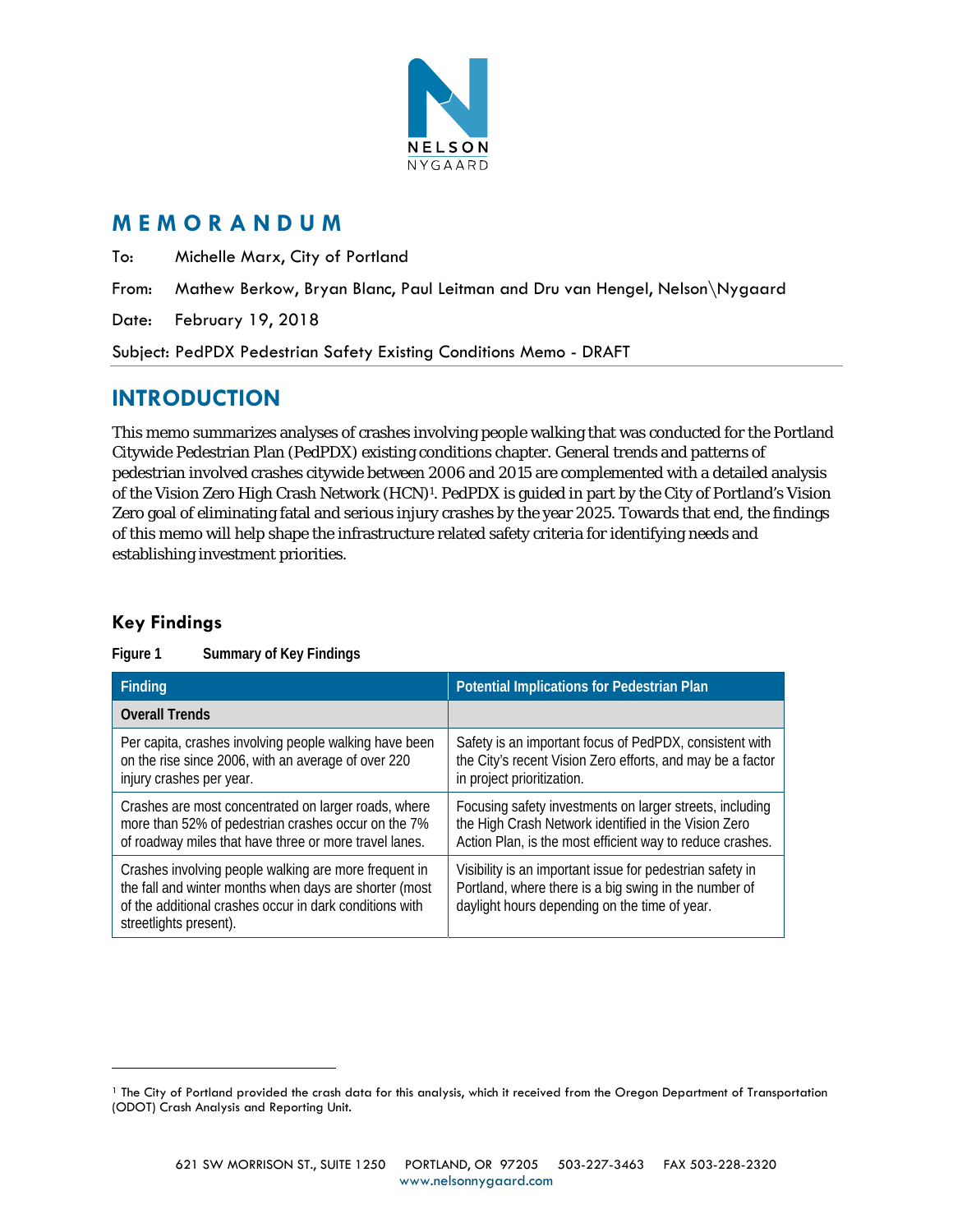#### **PedPDX | Pedestrian Safety Existing Conditions Analysis - DRAFT**  Portland Bureau of Transportation

| <b>Finding</b>                                                                                                                                                                                                                                                                                                                                                                                                                                                                                                                                                                                                                                        | <b>Potential Implications for Pedestrian Plan</b>                                                                                                                                                                                                      |
|-------------------------------------------------------------------------------------------------------------------------------------------------------------------------------------------------------------------------------------------------------------------------------------------------------------------------------------------------------------------------------------------------------------------------------------------------------------------------------------------------------------------------------------------------------------------------------------------------------------------------------------------------------|--------------------------------------------------------------------------------------------------------------------------------------------------------------------------------------------------------------------------------------------------------|
| What are the major crash types?                                                                                                                                                                                                                                                                                                                                                                                                                                                                                                                                                                                                                       |                                                                                                                                                                                                                                                        |
| Signalized intersections are not preventing crashes.<br>• Over 40% of crashes and 30% of serious/fatal<br>crashes citywide occur at signals.<br>Over a quarter of all crashes involve a turning driver<br>٠<br>failing to yield when the person walking has the right<br>of way at the signal (nearly 20% left-turning drivers<br>and 8% right turning drivers).                                                                                                                                                                                                                                                                                      | PedPDX can put an emphasis on additional pedestrian<br>enhancements at signalized intersections.                                                                                                                                                       |
| Midblock crashes are common and more severe.<br>Nearly 30% of crashes and over 40% of serious/fatal<br>٠<br>crashes occur midblock.<br>• Midblock crashes are more likely to result in a serious<br>or fatal injury.<br>• Over 20% of all crashes involve people walking<br>across the road between intersections.<br>• Many of the remaining midblock crashes involve<br>people being in the road for a variety of reasons, but<br>not attempting to cross it.                                                                                                                                                                                       | Increase the frequency of enhanced pedestrian<br>crossings to reduce the number of street segments that<br>do not meet the city's crossing spacing standards.                                                                                          |
| What is happening on the high crash network (HCN)?<br>Nearly half of crashes (46%) on the HCN occur at<br>signalized intersections. The most common action<br>involves drivers turning left into a person walking<br>across the high crash network street (17% of all<br>crashes).<br>Nearly a third of all crashes on the HCN involve<br>٠<br>people walking across the road midblock (19% of<br>crashes) or at unsignalized intersections (12%).                                                                                                                                                                                                    | Provide additional pedestrian enhancements at<br>signalized intersections (including those that reduce<br>conflicts with left turning vehicles) and reduce the<br>number of street segments that do not meet the city's<br>crossing spacing standards. |
| What makes crashes more severe?                                                                                                                                                                                                                                                                                                                                                                                                                                                                                                                                                                                                                       |                                                                                                                                                                                                                                                        |
| People walking are ten times more likely than people<br>driving to sustain a serious or fatal injury.                                                                                                                                                                                                                                                                                                                                                                                                                                                                                                                                                 | Speed at the time of impact is the critical factor in injury<br>severity.                                                                                                                                                                              |
| Approximately 17% of all pedestrian crashes result in a<br>killed or seriously injured (KSI) pedestrian. The following<br>crash types are even more likely to result in a KSI:<br>• People walking across the street between<br>intersections (20% of all crashes; 25% are KSI)<br>• People walking across the street against the signal<br>(8% of crashes; 23% are KSI)<br>Driver going straight at unsignalized intersection fails<br>to yield (7% of crashes; 22% are KSI)<br>People walking across the street at unsignalized<br>٠<br>intersection and did not provide sufficient time for<br>person driving to stop (6% of crashes; 22% are KSI) | Crashes that involve crossing the road away from a<br>signalized intersection are the most likely to result in a<br>serious or fatal injury.                                                                                                           |
| Crashes are less common in the late evening/early<br>morning hours, but are more likely to result in a serious<br>or fatal injury.                                                                                                                                                                                                                                                                                                                                                                                                                                                                                                                    | Measures that increase lighting and prevent speeding<br>can reduce the risk associated with crashes that occur<br>during these hours.                                                                                                                  |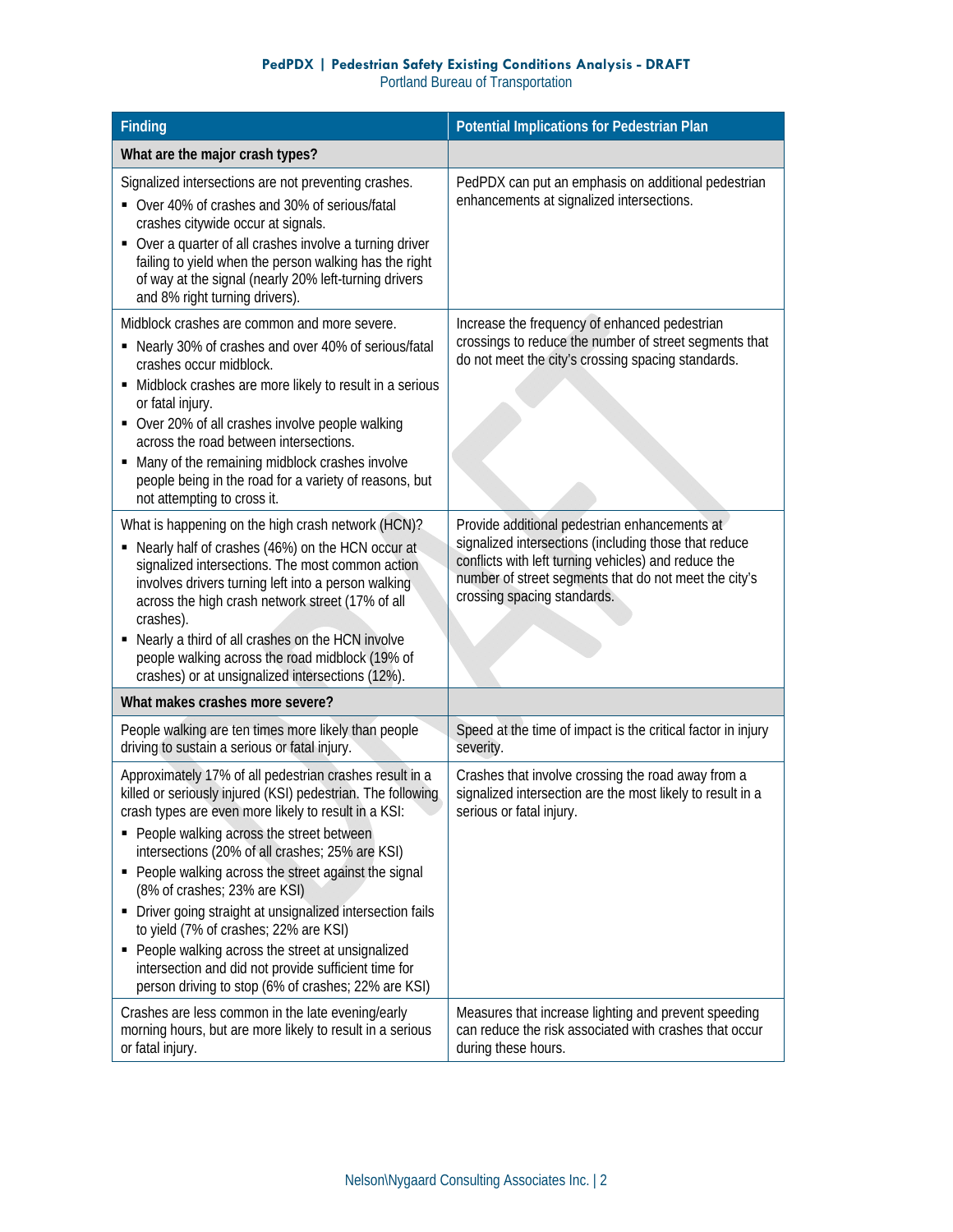# **CRASH TRENDS**

### **Overall Trends**

Pedestrian crashes are on the rise in Portland, with injury crashes increasing by 25% between 2006 and 2015 (see Figure 2). Even considering the 17% population growth over this time-period, the number of pedestrian crashes per 100,000 residents (a common way of comparing safety across cities) has been trending up (see Figure 3). On average in this time-period, there were 223 reported crashes per year, 38 (17%) of which were fatal or serious injury crashes. Pedestrian crashes are ten times more likely to result in a serious injury or fatality – only 1.7% of vehicle crashes in Portland result in a serious injury or fatality.





| Annual Pedestrian Crashes vs. Population |
|------------------------------------------|
|                                          |

| Year    | Pedestrian<br><b>Crashes</b> | Population <sup>1</sup> | Pedestrian<br><b>Crashes per</b><br>100,000<br><b>Residents</b> |
|---------|------------------------------|-------------------------|-----------------------------------------------------------------|
| 2006    | 184                          | 538,091                 | 34.2                                                            |
| 2007    | 171                          | 546,747                 | 31.3                                                            |
| 2008    | 175                          | 556,442                 | 31.4                                                            |
| 2009    | 188                          | 566,143                 | 33.2                                                            |
| 2010    | 281                          | 585,478                 | 48.0                                                            |
| 2011    | 232                          | 594,081                 | 39.1                                                            |
| 2012    | 273                          | 603,124                 | 45.3                                                            |
| 2013    | 226                          | 609,132                 | 37.1                                                            |
| 2014    | 269                          | 619,334                 | 43.4                                                            |
| 2015    | 231                          | 630,621                 | 36.6                                                            |
| Average | 223                          | 584,919                 | 38.0                                                            |

*(1) Source: US Census American Community Survey*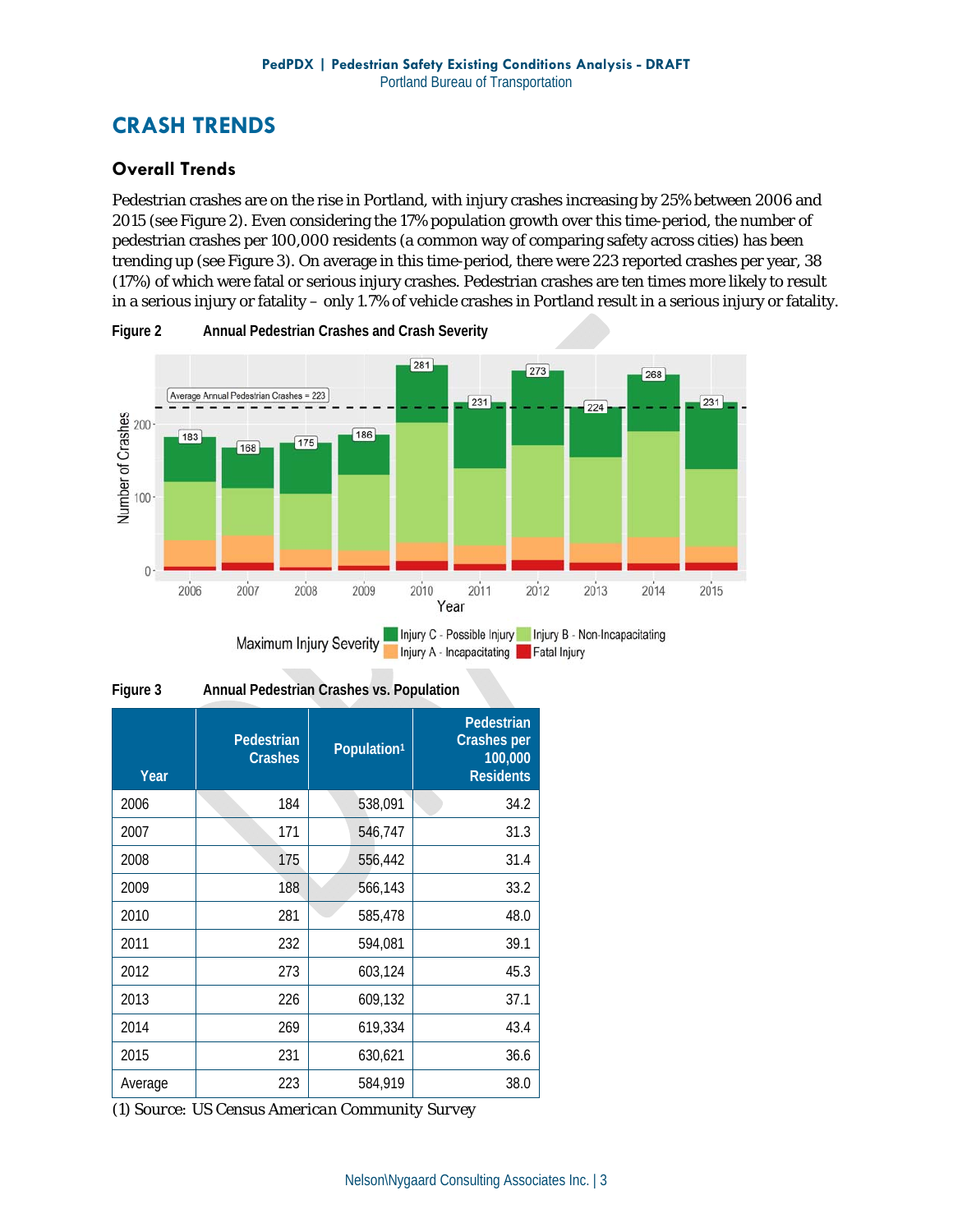#### **Time of Year and Darkness**

The fall and winter months see an uptick in pedestrian crashes as compared to the spring and summer. This despite the probability that there are likely more people walking in the warmer months. The number of crashes occurring in daylight is relatively constant throughout the year (Figure 4), while crashes in dark conditions increase dramatically in fall and winter, when there are fewer daylight hours. Pedestrian crashes after dark commonly have streetlights present, suggesting that streetlights alone are not sufficient to ensure motorists and pedestrians see each other. There is a noteworthy spike in crashes occurring at dusk in March and November, the months when daylight savings time begins and ends.



**Figure 4 Pedestrian Crashes by Month of Year and Lighting Conditions**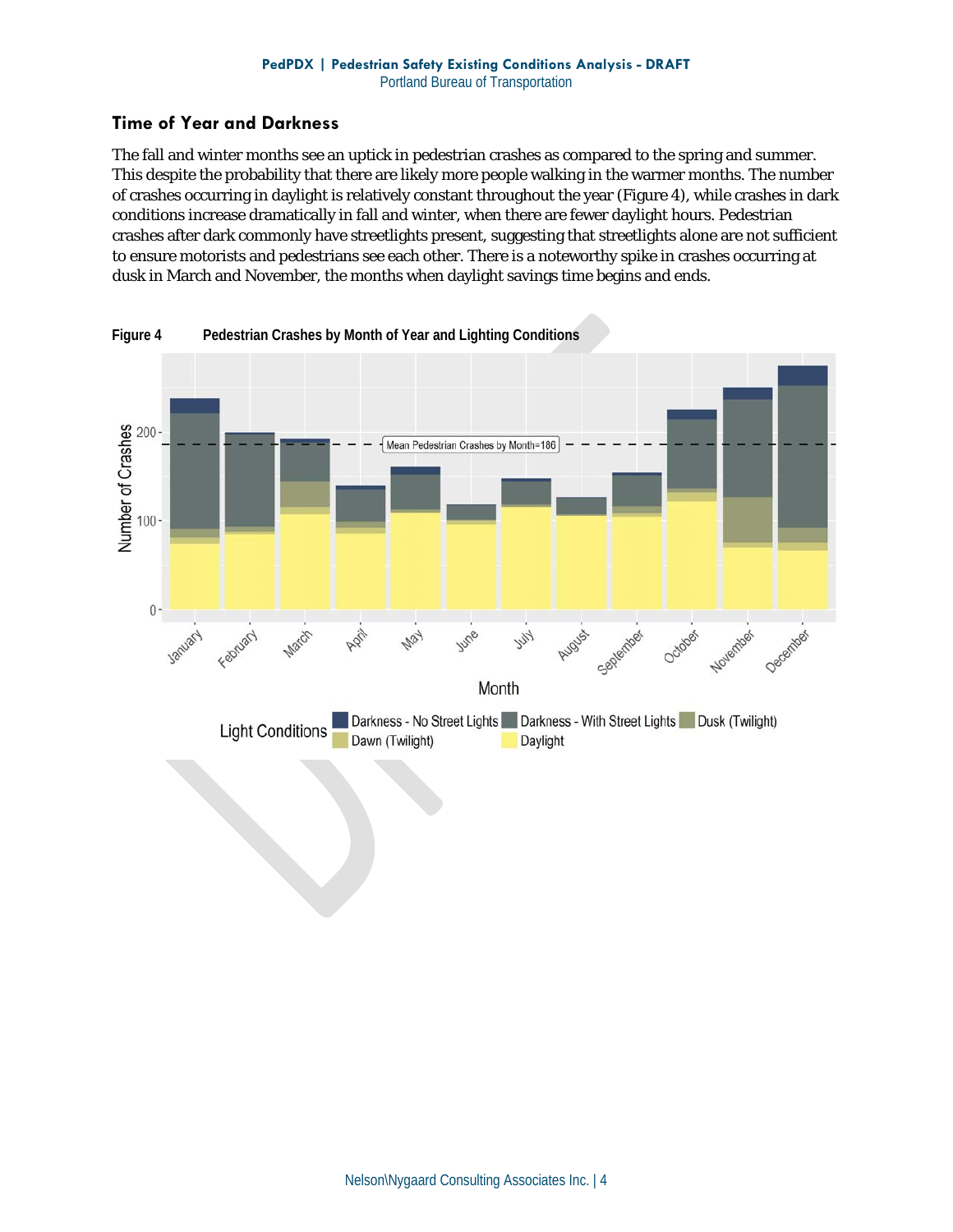## **Time of Day**

Pedestrian crash patterns are similar to overall travel patterns, with a larger and longer afternoon/evening peak period as compared to the morning. More pedestrian crashes occur in the late afternoon and early evening than any other time of day, particularly between 5 pm and 7 pm (Figure 5).

While there are fewer pedestrian crashes during the nighttime and early morning hours, crashes during these periods are more likely to result in a serious or fatal injury (Figure 6). Possible factors for the increased severity could include higher vehicle speeds when roads are less congested, reduced visibility causing drivers to fail slow down to avoid a pedestrian, and/or intoxication affecting decision-making regarding appropriate driving speeds and the ability to judge when it is safe to cross the street.



**Figure 5 Pedestrian Crashes by Hour and Severity** 

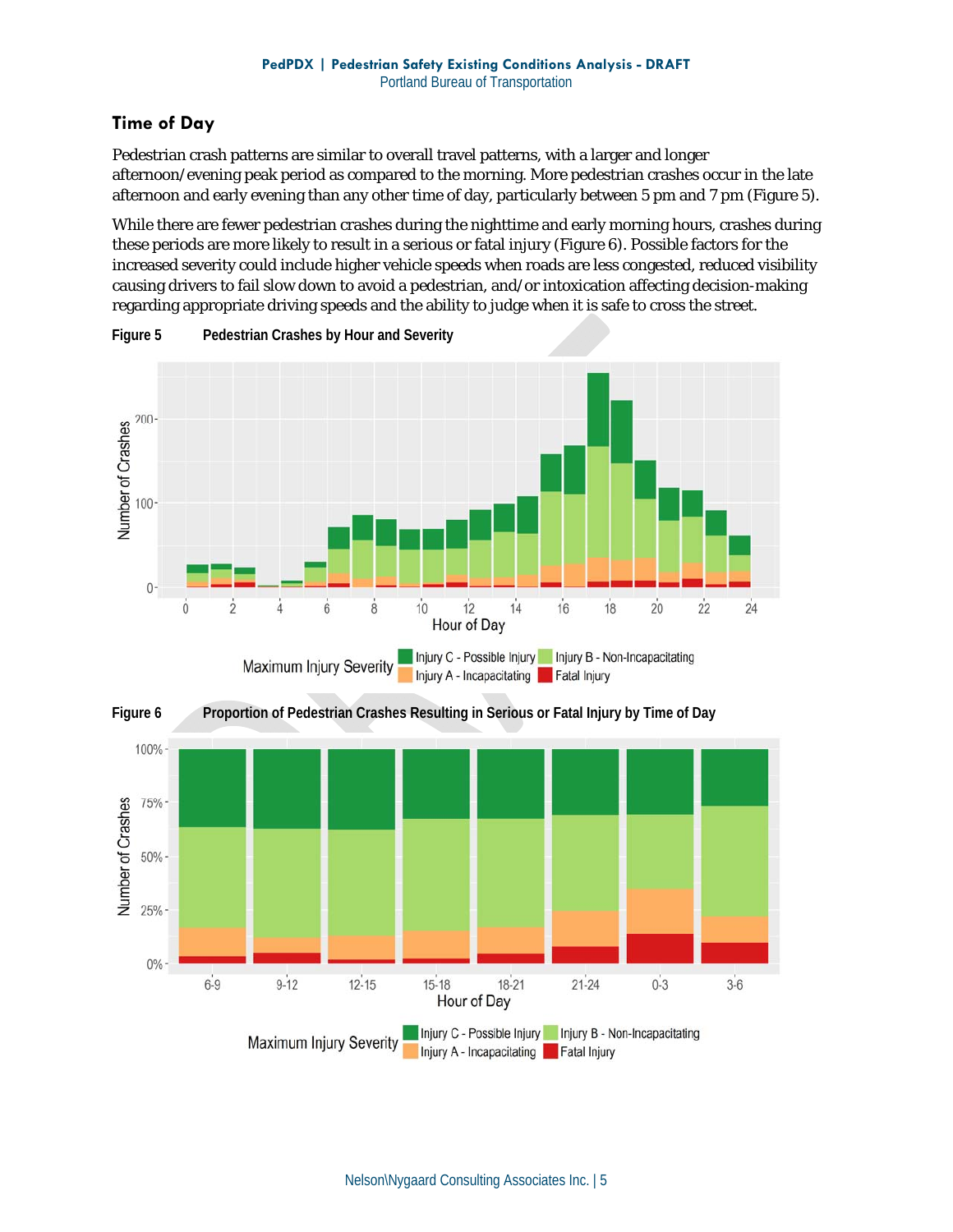#### **Age of Pedestrians and Drivers**

Younger adult pedestrians (ages 20 to 24) were more frequently involved in crashes than other age groups, at over 10% of the total. Teenagers and younger adults ages 15 to 24 are disproportionately represented when compared to the population of Portland as a whole (Figure 7). The age distribution of drivers involved in pedestrian crashes roughly matches that of the driving age population.



**Figure 7 Age Distribution of Pedestrians Involved in Crashes Compared to Portland Population** 





*Source: US Census 2012-2016 American Community Survey 5-year estimates*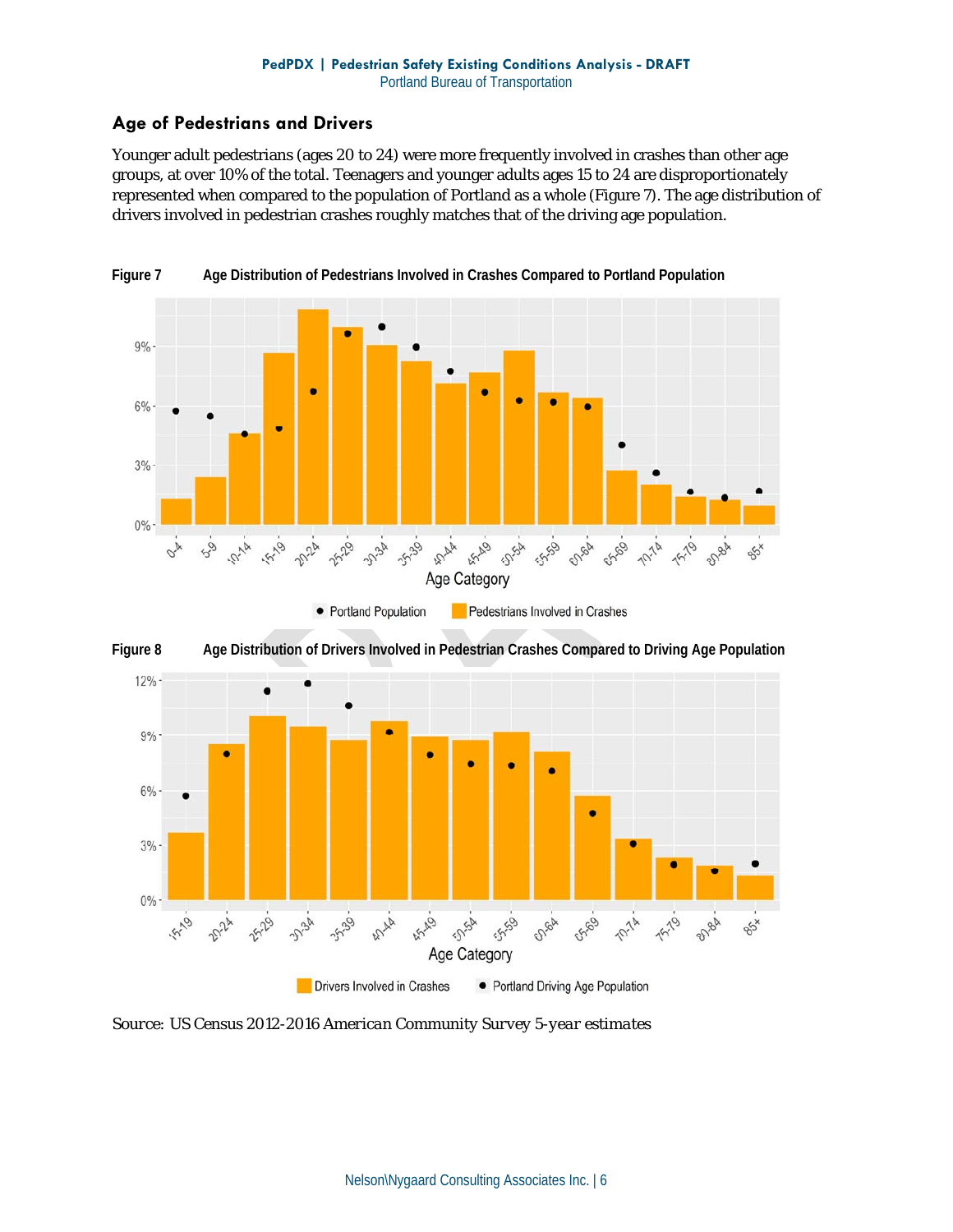#### **Roadway Size**

More than 52% of pedestrian crashes occur on the 7% of roads with three or more lanes. Nearly 20% of crashes occur on the 1.3% of roads with five or more lanes. This finding is consistent with the Vision Zero Action Plan finding related to the prevalence of crashes on arterials.



**Figure 9 Distribution of Crashes by Number of Lanes as Compared to Miles of Roadway** 

Proportion of Pedestrian Crashes Proportion of Roadway Length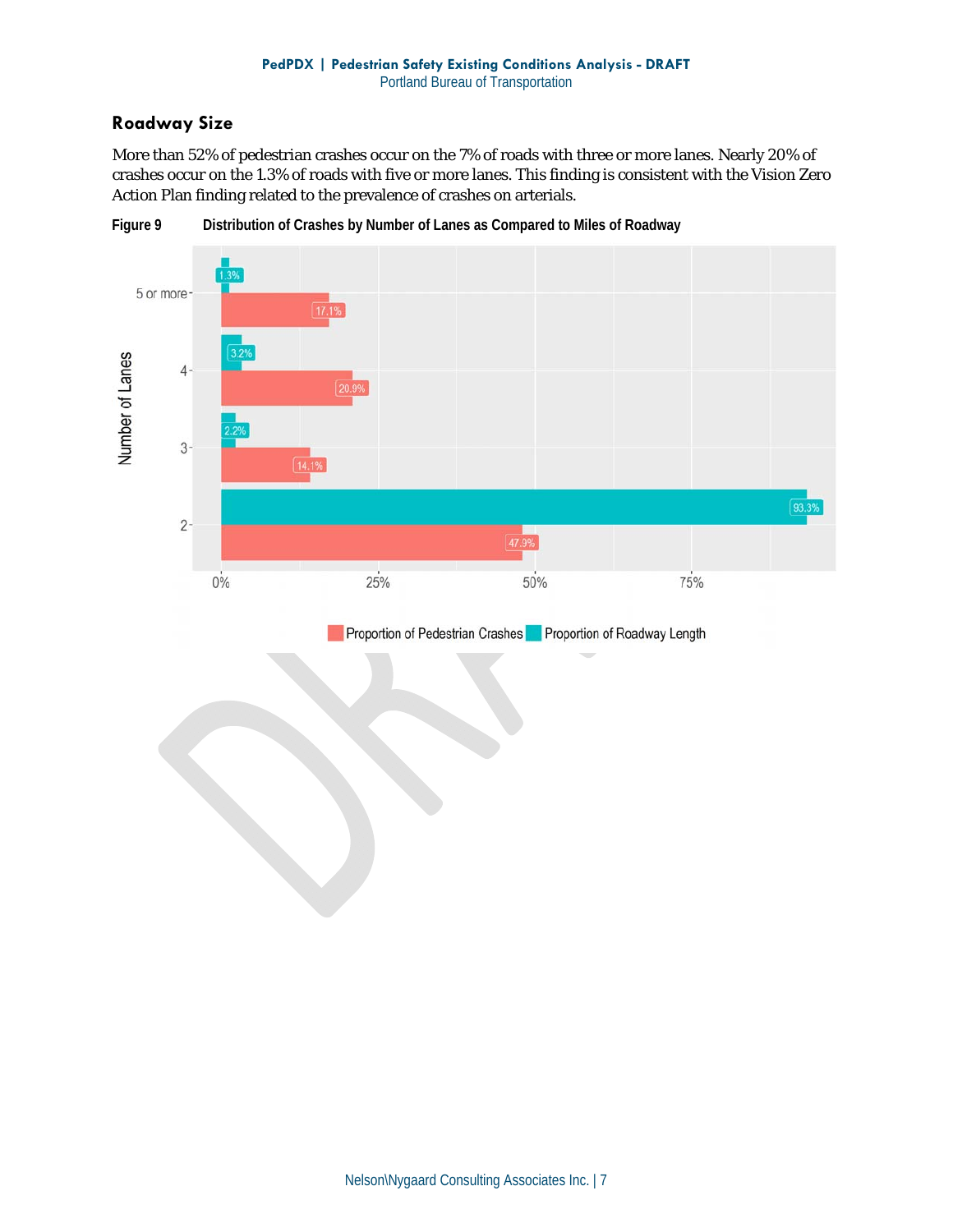#### **Pedestrian Crash Types**

The data were evaluated to identify crash types, which illustrate the kinds of locations and pedestrian or driver movements that occur most commonly prior to a pedestrian crash. The results of the crash type analysis are provided in Figure 10.

Key findings include:

- **Crashes at signalized intersections are prevalent.** They account for over 40% of pedestrian crashes and 30% of serious or fatal crashes.
- **Turning vehicles are failing to yield to pedestrians at signalized intersections.** Over a quarter of pedestrian crashes involve a turning driver failing to yield when the pedestrian has the right of way when crossing at the signal (nearly 20% left-turning and 8% right-turning drivers).
- **Midblock crashes are also prevalent.** Over 20% of crashes involve pedestrians crossing between intersections. These crashes tend to be more severe (see below).
- **Certain crash types tend be to more severe.** Approximately 17% of pedestrian crashes result in a serious or fatal injury. The following crash types are more likely to result in a killed or seriously injured (KSI) pedestrian:
	- Pedestrian crossing between intersections (20% of all crashes; 25% are KSI)
	- Pedestrian crossing against signal (8% of crashes; 23% are KSI)
	- Driver going straight at unsignalized intersection fails to yield (7% of crashes; 22% are KSI)
	- Pedestrian crossing at unsignalized intersection did not provide sufficient time for vehicle to stop (6% of crashes; 22% are KSI)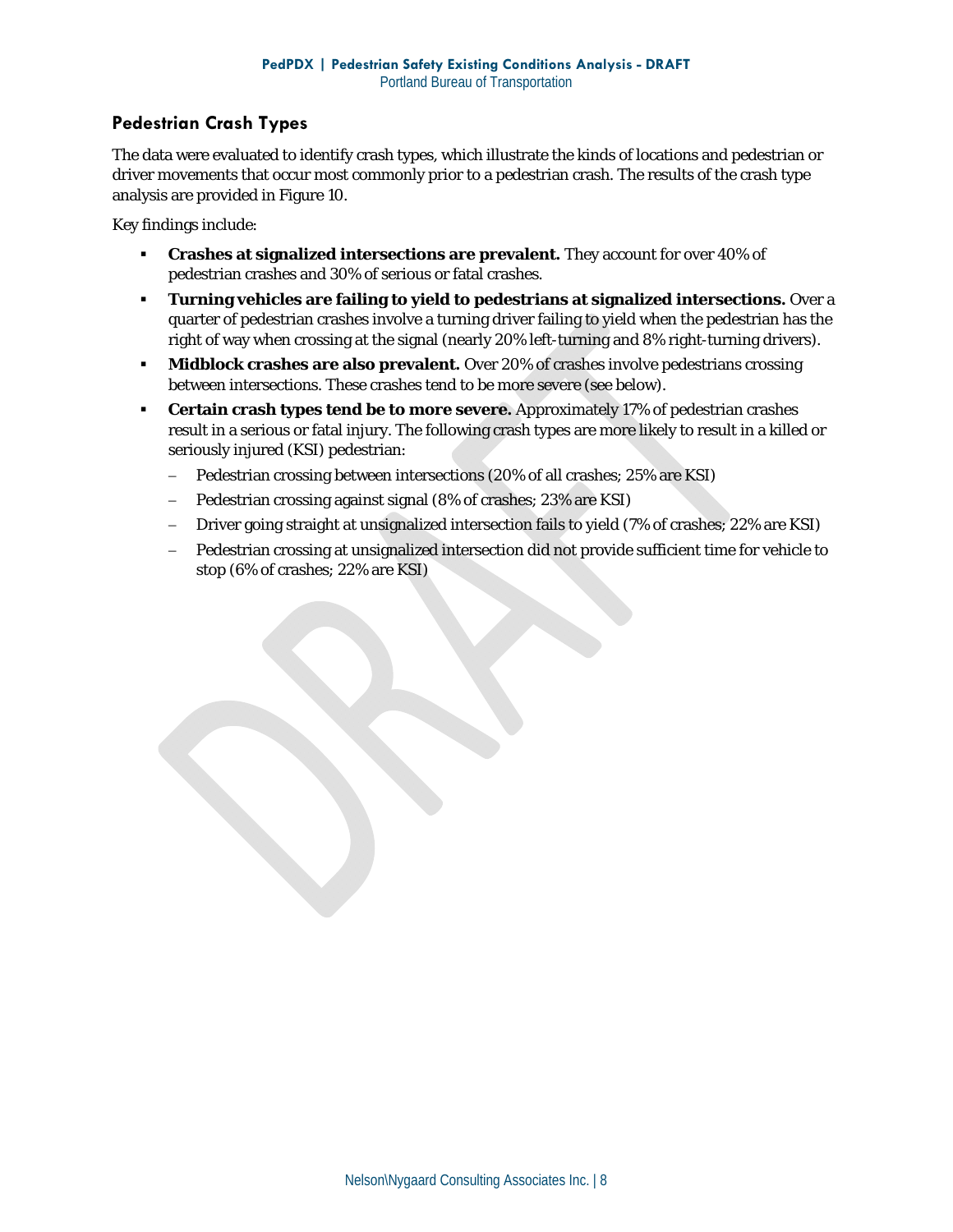#### **PedPDX | Pedestrian Safety Existing Conditions Analysis - DRAFT**

Portland Bureau of Transportation

#### **Figure 10 Pedestrian Crash Type Definitions, Counts, and Percentages**

| <b>Pedestrian Crash Type</b>                                               | <b>Criteria Description</b>                                                                                                                       | Count | % of<br><b>Crashes</b> | % of KSI<br><b>Crashes</b> | % of Type<br><b>Resulting</b><br>in a KSI |
|----------------------------------------------------------------------------|---------------------------------------------------------------------------------------------------------------------------------------------------|-------|------------------------|----------------------------|-------------------------------------------|
| <b>Signalized Intersections</b>                                            | Crash at signalized intersection location (per reported Intersection field and<br>geographic proximity to traffic signal)                         | 907   | 42.2%                  | 31.1%                      | 12.8%                                     |
| Left turning driver fails to yield to pedestrian                           | • Vehicle turning left preceding crash<br>• Driver assigned error code                                                                            | 418   | 19.5%                  | 9.1%                       | 8.1%                                      |
| Right turning driver fails to yield to pedestrian                          | • Vehicle turning right preceding crash<br>• Driver assigned error code                                                                           | 168   | 7.8%                   | 3.5%                       | 7.7%                                      |
| Pedestrian crossing against signal                                         | • Pedestrian assigned error code<br>• Non-motorist action - crossing at intersection, traffic signal present                                      | 177   | 8.2%                   | 11.0%                      | 23.2%                                     |
| Other                                                                      | • All other crashes at signalized intersections                                                                                                   | 144   | 6.7%                   | 7.5%                       | 19.4%                                     |
| Mid-block                                                                  | • Crash at mid-block location (per reported Intersection field)                                                                                   | 598   | 27.9%                  | 42.4%                      | 26.4%                                     |
| Pedestrian crossing between intersections                                  | • Non-motorist action - crossing between intersections                                                                                            | 438   | 20.4%                  | 29.0%                      | 24.7%                                     |
| Other                                                                      | • All other crashes at midblock locations. Typically involve people being in the<br>road for a variety of reasons but not attempting to cross it. | 160   | 7.5%                   | 13.4%                      | 31.3%                                     |
| <b>Unsignalized Intersections</b>                                          | Crash at non-signalized intersection location (per reported Intersection field<br>and no geographic proximity to traffic signal)                  | 562   | 26.2%                  | 24.1%                      | 16.0%                                     |
| Left turning driver fails to yield                                         | • Vehicle turning left preceding crash<br>• Driver assigned error code                                                                            | 183   | 8.5%                   | 3.8%                       | 7.7%                                      |
| Driver going straight fails to yield                                       | • Vehicle traveling straight preceding crash<br>• Driver assigned error code                                                                      | 159   | 7.4%                   | 9.4%                       | 22.0%                                     |
| Pedestrian crossing did not provide sufficient<br>time for vehicle to stop | • Pedestrian assigned error code<br>• Non-motorist action indicated pedestrian crossing                                                           | 136   | 6.3%                   | 8.0%                       | 22.1%                                     |
| Other                                                                      | • All other crashes at unsignalized intersection                                                                                                  | 84    | 3.9%                   | 2.9%                       | 13.1%                                     |
| <b>Driveway</b>                                                            | Crash located at driveway (per Road Character field)                                                                                              | 80    | 3.7%                   | 2.4%                       | 11.3%                                     |
| Driveway                                                                   | • All crashes located at driveway                                                                                                                 | 80    | 3.7%                   | 2.4%                       | 11.3%                                     |
| Total                                                                      |                                                                                                                                                   | 2,147 | 100.0%                 | 100.0%                     | <b>NA</b>                                 |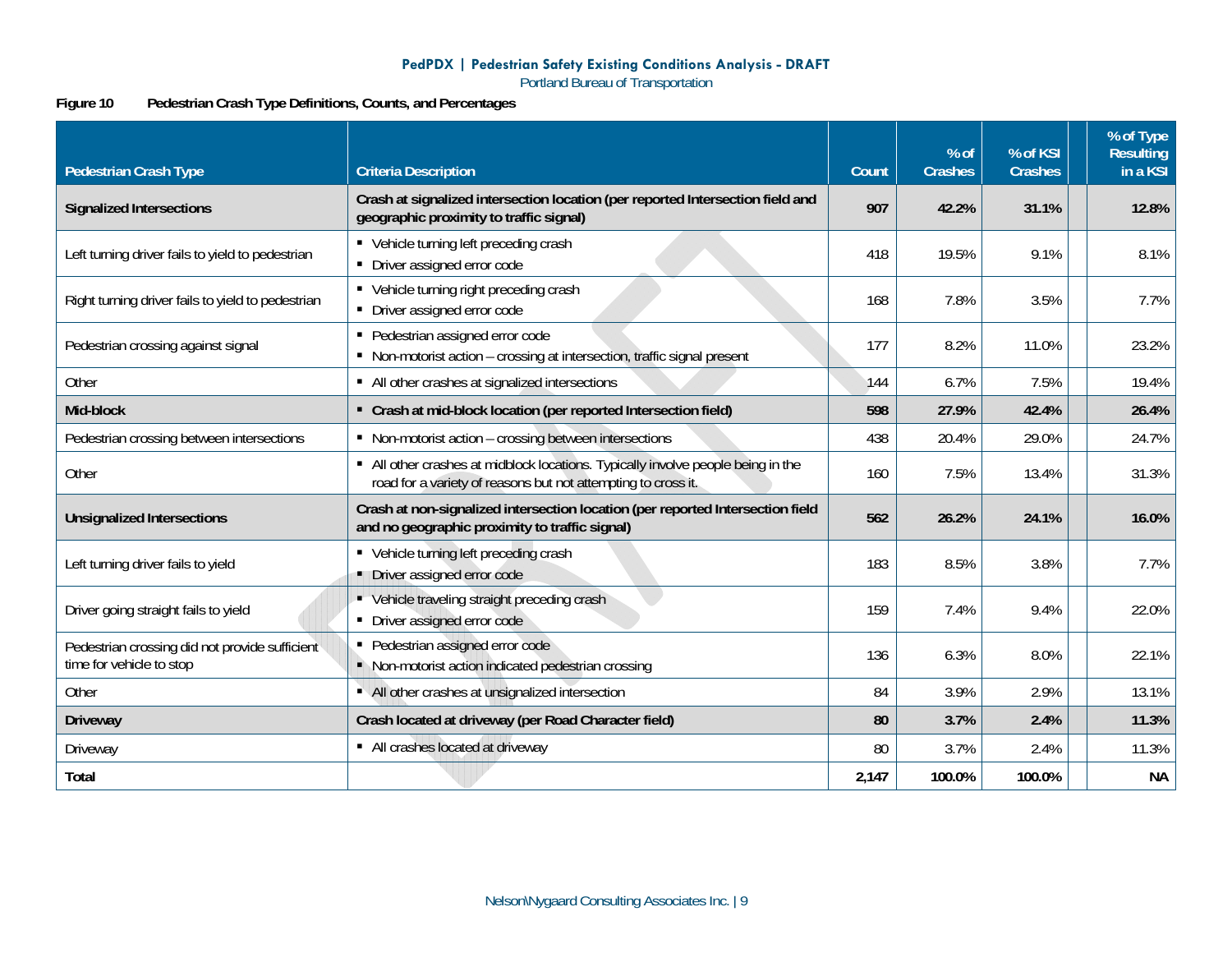# **HIGH CRASH NETWORK**

The City of Portland identified a High Crash Network (HCN) comprised of the 30 streets with the highest number of fatal and injury crashes for people driving, bicycling, or walking. This network was derived by combining the top 20 crash streets of each mode. The city's Vision Zero work is focused on these streets, many of which were in the top 20 for multiple modes. Portland's High Crash Network is illustrated in Figure 11. The total number of crashes on each of these corridors and the number of crashes per mile are displayed in Figure 12.





Nelson\Nygaard Consulting Associates Inc. | 10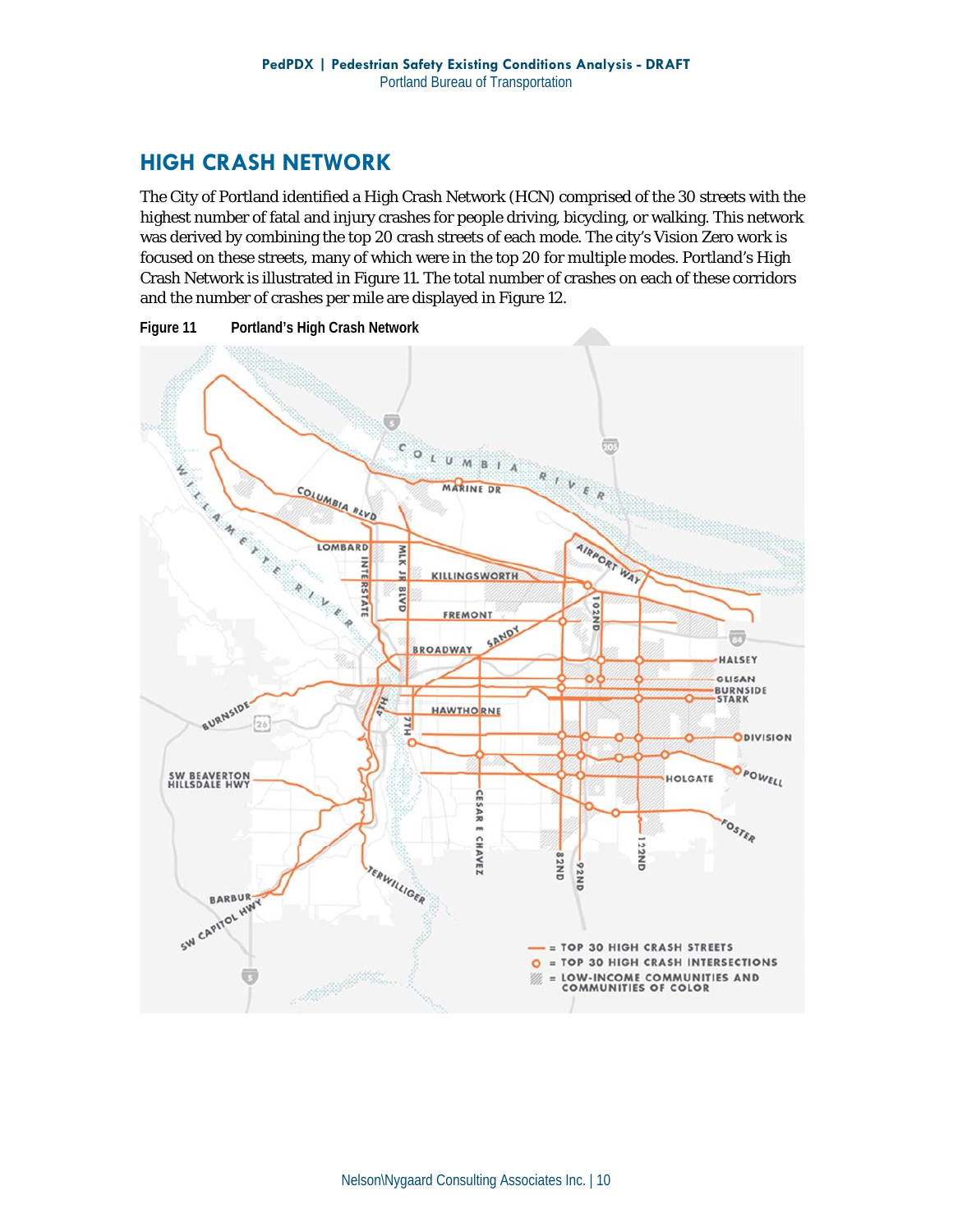| <b>PBOT</b><br><b>Corridor ID</b> | <b>Corridor Name</b>          | Length (mi) | Pedestrian<br>Crashes <sup>2</sup> | Pedestrian<br><b>Crashes per Mile</b> |  |  |
|-----------------------------------|-------------------------------|-------------|------------------------------------|---------------------------------------|--|--|
| HCN <sub>1</sub>                  | <b>E/W Burnside St</b>        | 12.4        | 159                                | 12.8                                  |  |  |
| HCN <sub>2</sub>                  | N Interstate Ave              | 4.3         | 23                                 | 5.3                                   |  |  |
| HCN <sub>3</sub>                  | N/NE Fremont St               | 7.3         | 22                                 | 3.0                                   |  |  |
| HCN4                              | N/NE Killingsworth St         | 6.7         | 39                                 | 5.8                                   |  |  |
| HCN <sub>5</sub>                  | N/NE Lombard St               | 12.6        | 78                                 | 6.2                                   |  |  |
| HCN <sub>6</sub>                  | NE 102nd Ave                  | 2.5         | 28                                 | 11.1                                  |  |  |
| HCN7                              | NE Airport Way                | 5.5         | $\overline{2}$                     | 0.4                                   |  |  |
| HCN8                              | NE Columbia Blvd              | 10.3        | 6                                  | 0.6                                   |  |  |
| HCN9                              | NE Glisan St                  | 7.1         | 79                                 | 11.1                                  |  |  |
| HCN10                             | NE Halsey St                  | 6.3         | 36                                 | 5.7                                   |  |  |
| HCN11                             | NE Marine Dr                  | 15.7        | 3                                  | 0.2                                   |  |  |
| HCN <sub>12</sub>                 | NE Martin Luther King Jr Blvd | 4.7         | 60                                 | 12.6                                  |  |  |
| HCN22                             | NE/SE 122nd Ave               | 7.1         | 88                                 | 12.4                                  |  |  |
| HCN23                             | NE/SE 82nd Ave                | 8.4         | 155                                | 18.5                                  |  |  |
| HCN24                             | NE/SE Sandy Blvd              | 8.9         | 88                                 | 9.8                                   |  |  |
| HCN13                             | SE 7th Ave                    | 1.1         | 9                                  | 7.9                                   |  |  |
| HCN14                             | SE 92nd Ave                   | 4.3         | 18                                 | 4.2                                   |  |  |
| HCN15                             | SE Cesar E Chavez Blvd        | 3.5         | 51                                 | 14.6                                  |  |  |
| HCN16                             | <b>SE Division St</b>         | 8.3         | 135                                | 16.2                                  |  |  |
| HCN <sub>17</sub>                 | <b>SE Foster Rd</b>           | 6.2         | 46                                 | 7.4                                   |  |  |
| HCN18                             | SE Hawthorne Blvd             | 2.6         | 41                                 | 15.5                                  |  |  |
| HCN19                             | SE Holgate Blvd               | 6.4         | 41                                 | 6.4                                   |  |  |
| HCN20                             | <b>SE Powell Blvd</b>         | 8.7         | 140                                | 16.2                                  |  |  |
| HCN21                             | <b>SE Stark St</b>            | 8.4         | 95                                 | 11.3                                  |  |  |
| HCN25                             | SW 4th Ave                    | 1.3         | 38                                 | 29.1                                  |  |  |
| HCN26                             | SW Barbur Blvd                | 6.3         | 22                                 | 3.5                                   |  |  |
| HCN27                             | SW Beaverton-Hillsdale Hwy    | 2.4         | 15                                 | 6.2                                   |  |  |
| HCN28                             | SW Capitol Hwy                | 4.7         | 20                                 | 4.3                                   |  |  |
| HCN29                             | SW Terwilliger Blvd           | 4.9         | 7                                  | 1.4                                   |  |  |
| HCN30                             | SW/N/NE Broadway              | 4.6         | 100                                | 21.6                                  |  |  |

**Figure 12 High Crash Corridor Summary** 

 $\overline{a}$ 

<sup>2</sup> Includes crashes within 100 feet of each high crash network street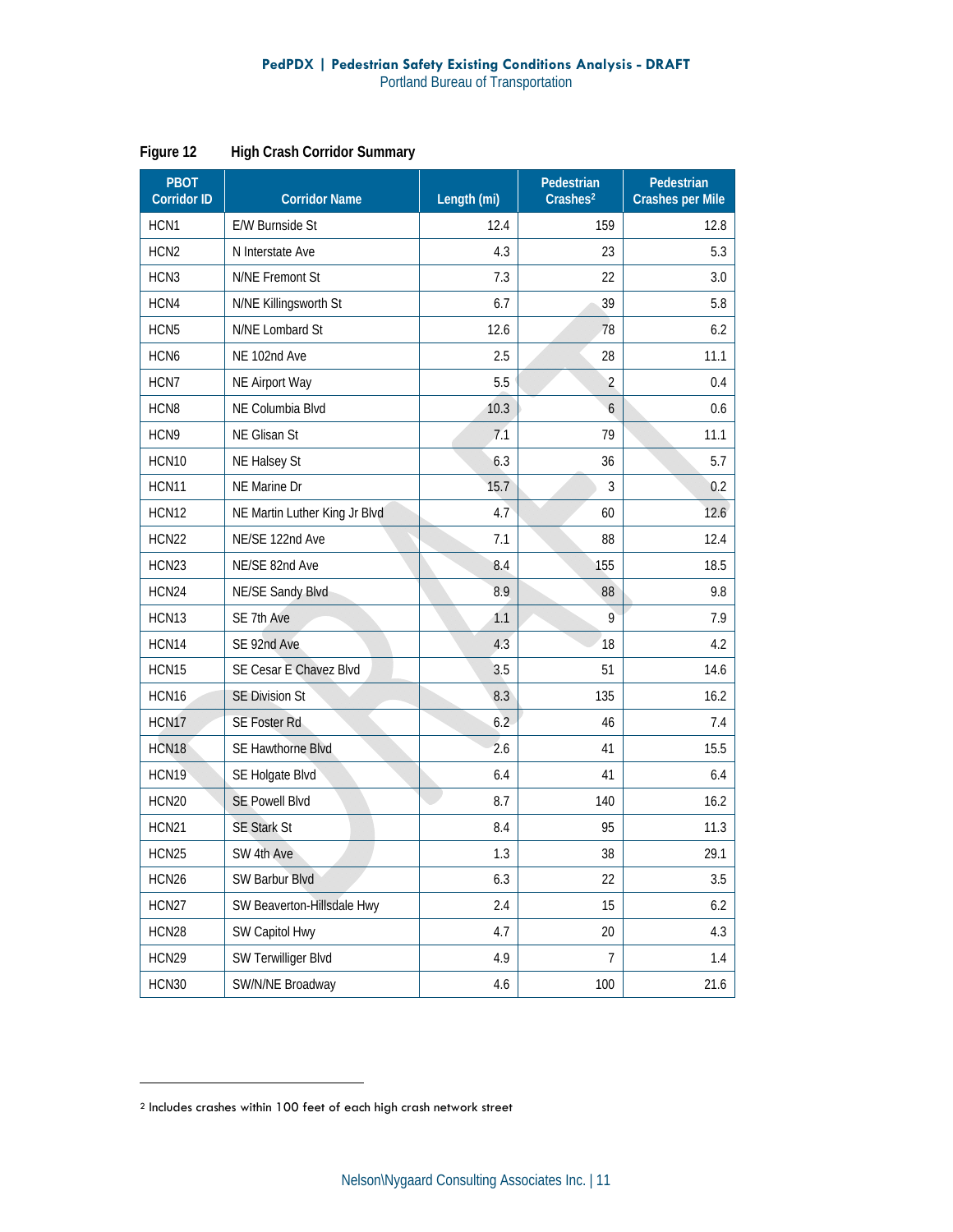#### **High Crash Network**

This section describes collisions occurring on the High Crash Network (HCN) specifically. At the corridor level, it can be difficult to know, for example, if a turning movement crash involved the vehicle turning onto a particular street or off it. Establishing the high crash network as a point of reference allows for a much more nuanced understanding of crash patterns. Crashes on the HCN were classified according to whether the involved parties were walking or driving along a HCN street, crossing it, or, in the case of drivers, turning onto or off it (see Figure 14).

Approximately 2/3 of pedestrian crashes on the HCN involve people attempting to cross (rather than walk along) the HCN. Almost a third of all crashes involve people crossing midblock (19% of crashes) or at unsignalized intersections (12%). Nearly half of crashes (46%) occur at signalized intersections. Left turning crashes are twice as likely as right turning crashes, and this difference is especially pronounced at signalized intersections. A summary of the key trends is provided in Figure 13 below.

| <b>Trend</b>                                                                                                                                                  | <b>Potential Implication</b>                                                                                                           |  |  |  |  |  |  |
|---------------------------------------------------------------------------------------------------------------------------------------------------------------|----------------------------------------------------------------------------------------------------------------------------------------|--|--|--|--|--|--|
| Signalized Intersections (46% of crashes)                                                                                                                     |                                                                                                                                        |  |  |  |  |  |  |
| Driver turning onto the HCN corridor hits person<br>walking across it<br>• 17% of crashes (> 1/3 of crashes at signals)<br>85% involve left turning motorists | Additional crossing enhancements or protected left<br>turns on the minor legs may be needed at signalized<br>intersections on the HCN. |  |  |  |  |  |  |
| Driver turning off the corridor hits person crossing the<br>road while walking along it<br>■ 9% of crashes<br>■ 68% are left turns                            |                                                                                                                                        |  |  |  |  |  |  |
| Unsignalized Intersections (25% of crashes)                                                                                                                   |                                                                                                                                        |  |  |  |  |  |  |
| Driver traveling along the corridor hits person crossing<br>it<br>■ 12% of crashes; nearly ½ of crashes at unsignalized<br>intersections                      | Additional pedestrian crossings so more streets meet<br>the city's crossing spacing standards.                                         |  |  |  |  |  |  |
| Driver turning on or off the corridor hits person<br>crossing the road while walking along it<br>■ 6% of crashes<br>• 97% are left turns                      | Consider the need for enhancements to raise driver<br>awareness of pedestrians walking along the road.                                 |  |  |  |  |  |  |
| Mid-block (26% of crashes)                                                                                                                                    |                                                                                                                                        |  |  |  |  |  |  |
| Driver traveling along the corridor hits person walking<br>across it<br>■ 19% of crashes; nearly 3⁄4 of midblock crashes                                      | Additional pedestrian crossings so more streets meet<br>the city's crossing spacing standards.                                         |  |  |  |  |  |  |
| Driveways (3% of crashes)                                                                                                                                     |                                                                                                                                        |  |  |  |  |  |  |
| Driver turning on to the corridor hits person walking<br>along it<br>■ 1% of crashes                                                                          | This largest driveway category is only 1% of crashes<br>citywide.                                                                      |  |  |  |  |  |  |

**Figure 13 Pedestrian Crash Trends on the High Crash Network**